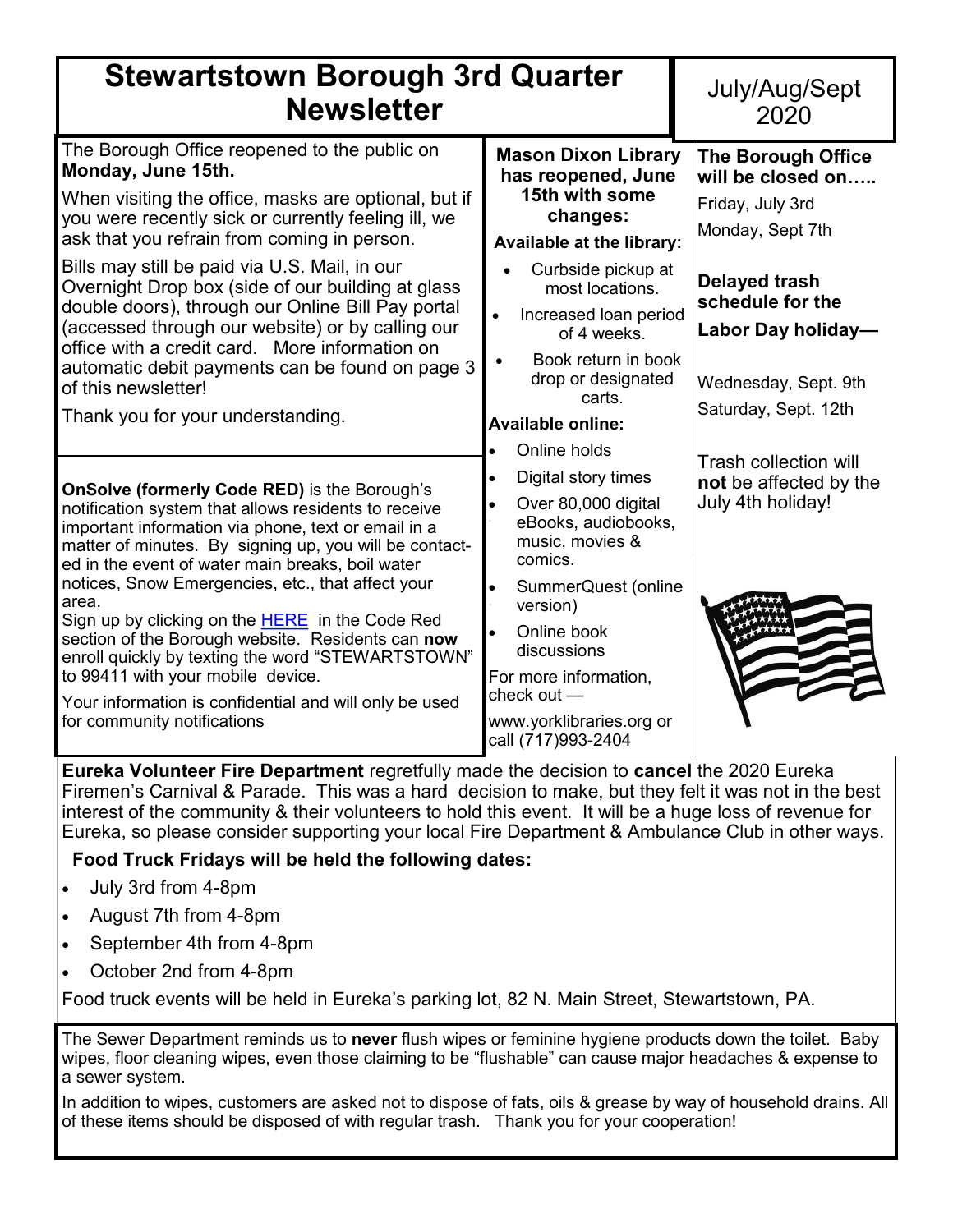| Page 2                                                                                                                                                                                                      |                                                                                                                                                                                          | Stewartstown Borough 3rd Quarter Newsletter                                                                                                                                                                                                                                                                                                                                                                                                                                                                                           |  |
|-------------------------------------------------------------------------------------------------------------------------------------------------------------------------------------------------------------|------------------------------------------------------------------------------------------------------------------------------------------------------------------------------------------|---------------------------------------------------------------------------------------------------------------------------------------------------------------------------------------------------------------------------------------------------------------------------------------------------------------------------------------------------------------------------------------------------------------------------------------------------------------------------------------------------------------------------------------|--|
| understanding!                                                                                                                                                                                              |                                                                                                                                                                                          | The season for being outside & enjoying sunny weather is here! If you have pets and<br>walk them in town or at the Hopewell Area Fairgrounds, please be courteous and keep<br>them on a leash at all times and clean up after them! We want everyone to enjoy the<br>playground facilities, but some may have a fear of dogs. And no one is a fan of<br>stepping in dog p <sup>**</sup> p! This is outlined in our Nuisance Ordinance 2010-4, Section 6<br>and violators of the Ordinance can be fined! Thank you for your courtesy & |  |
| The Borough's Fall<br>Yard Sale will be held<br>Saturday, Sept 19th.<br>No permit is required<br>this day & there are<br>$\bullet$<br>no set hours for the<br>day's event.<br>YARD<br>SALE<br>$\mathcal{L}$ |                                                                                                                                                                                          | Stewartstown Senior Center Summer events-the Center is hoping to<br>open early August! Please call (717) 993-3488 with questions about<br>the following events or to verify events ARE still being held:<br>Monday, September 21st-Walgreen's flu shot clinic (more details to be<br>posted on the Center's website)<br>Chair yoga classes to begin again once the Center opens (more details                                                                                                                                         |  |
|                                                                                                                                                                                                             |                                                                                                                                                                                          | to be on their website).<br>Hopewell Area Recreation & Parks upcoming events                                                                                                                                                                                                                                                                                                                                                                                                                                                          |  |
| <b>Stewartstown Borough</b><br><b>Building Code</b><br><b>Enforcement Officer</b><br><b>Wade Portner</b>                                                                                                    |                                                                                                                                                                                          | <b>July Fireworks</b> —Saturday, July 4th beginning @ approximately<br>9:30p.m. There will be NO concession stands or bands prior to the fire-<br>works. This will allow time for visitors to secure a safe spot to watch the<br>fireworks display while practicing social distancing. Rain date is Sunday,<br>July 5th.                                                                                                                                                                                                              |  |
| <b>Stewartstown Office</b><br>717-993-2963<br>New Freedom Office<br>717-235-2337                                                                                                                            |                                                                                                                                                                                          | Hopewell Area Recreation & Parks has reopened all of their outdoor<br>$\bullet$<br>areas. Please note, playground equipment, including swings, slides,<br>benches, bleachers & picnic tables will NOT be sanitized. Also, the port-<br>a-pots will NOT have hand sanitizer provided. We encourage visitors to<br>bring their own chairs & hand sanitizer and enjoy the facilities at your<br>own risk!                                                                                                                                |  |
| Hours: By appointment<br>on Tuesday and Thurs-<br>day mornings. Please<br>call Melissa at the<br>Stewartstown Office for<br>appointments.                                                                   | News from the HARP Board                                                                                                                                                                 |                                                                                                                                                                                                                                                                                                                                                                                                                                                                                                                                       |  |
|                                                                                                                                                                                                             | When walking your dog on HARP grounds, please keep them on a leash<br>& clean up after them!                                                                                             |                                                                                                                                                                                                                                                                                                                                                                                                                                                                                                                                       |  |
|                                                                                                                                                                                                             | Board meetings are held the 2nd Wednesday of every month $@$<br>7:00p.m. and are held in the<br>Stewartstown Community Building. To<br>be put on the agenda, please call (717) 993-2255. |                                                                                                                                                                                                                                                                                                                                                                                                                                                                                                                                       |  |

**Interested in serving your community? There are vacancies on the following Boards/Committees. All these meetings are held at the Borough Office at 6 N. Main Street and you must be a Borough resident to serve.** 

- **Zoning Hearing Board**—Zoning Hearings are held the 3rd Thursday of each month @ 7:00p.m. on an as-needed basis.
- **Planning Commission**—Planning Commission meetings are held the 3rd Tuesday of each month @ 7:00p.m., on an as-needed basis.

If interested in any of the above, please email borough@stewartstown.org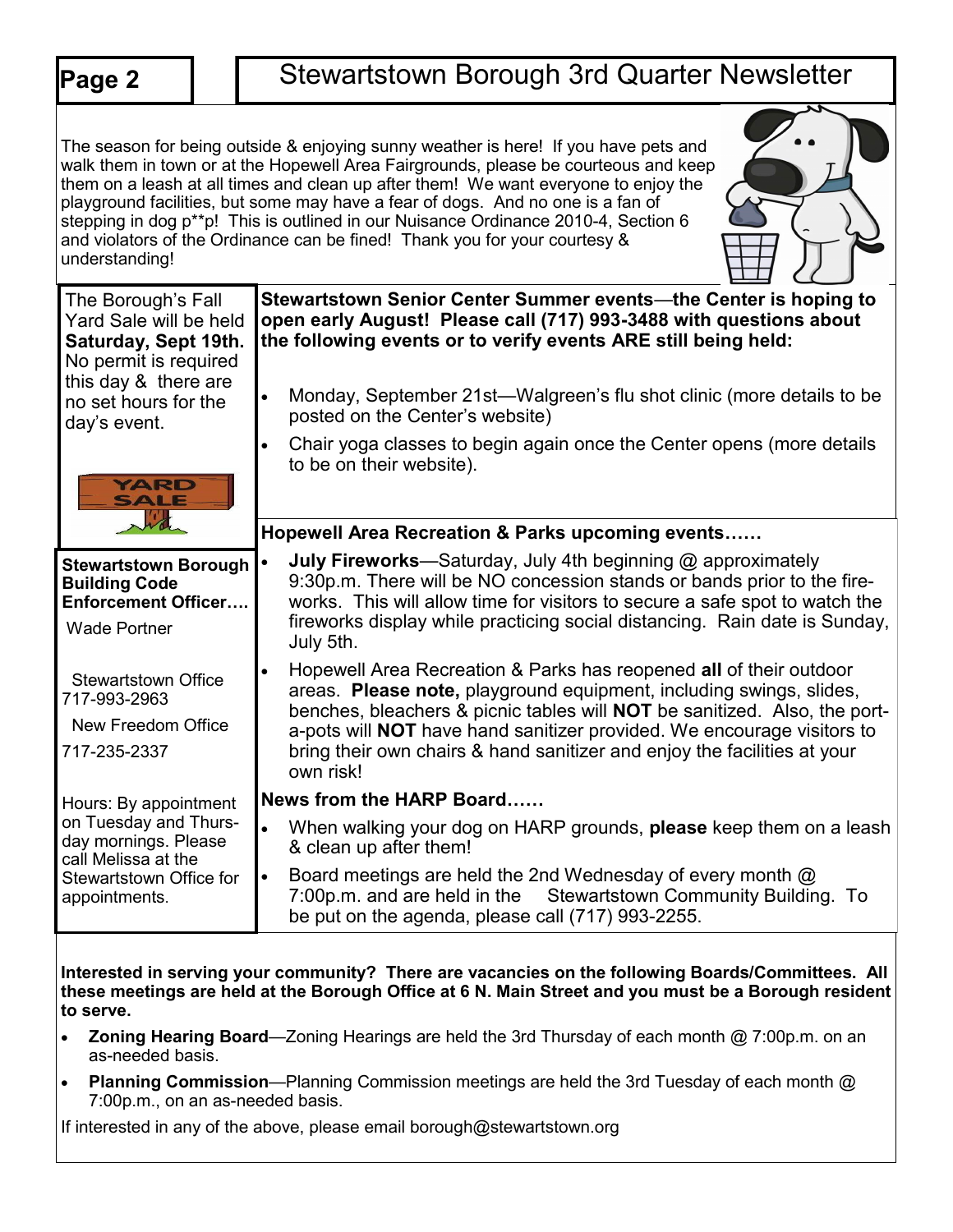# **Stewartstown Borough 3rd Quarter Newsletter**

**Page 3**

**Save postage & time by paying your water, sewer & trash bills online!** To set up your online account, go to **www.stewartstown.org** and click on the "Online Bill Pay" link. You'll need your account number & CID number which are both located on any borough bill.

Payment with a checking or savings account is FREE; there's a \$3 fee for all credit cards. You can also sign up for e-billing and have your bills emailed to you rather than worrying about the bill getting lost in the mail. **Remember, not receiving a bill does not mean you're not responsible for it!**

We offer an ACH (Automated Clearing House) option too, where we will automatically debit your account for your monthly bill on or around the due date. It's safe & secure & you'll never pay another late fee again!

## **Annual Water Quality Report—**

The annual CCR (Consumer Confidence Report) can be viewed by going directly to:

http://www.stewartstown.org/pdf/borough/CCR2019.pdf

http://www.stewartstown.org/pdf/borough/ccr2019samples.pdf

It can also be found on the homepage of the Borough website at www.stewartstown.org

This report contains important information about the source and quality of your drinking water. Copies are also available for pickup at the Borough Office or call 993-2963 to have one mailed to your home.

Este informe informacion importante acerca de su aqua potable. Haga que alguien lo traduzca para usted, o hable con alguin que lo entienda. This report contains important information about your drinking water. If necessary, have someone translate it for you, or speak to someone who understands it.

## **2020-2021 Tax Payment Information & Collection Schedule & important information:**

In-person tax collection will take place at the Stewartstown Borough Office, 6 N. Main Street, as follows:

- Tuesday, August 18th from 6-7pm
- Wednesday, August 19th from 3:30-4:30pm
- Thursday, August 20th from 10-11am
- Tuesday, August 25th from 6-7pm
- Wednesday, August 26th from 3:30-4:30pm
- Thursday, August 27th from 10-11am



\*\*If you cannot make one of the above scheduled dates & times, payments are to be made payable & mailed to "**Stewartstown Borough Tax Collector", PO Box 455, Stewartstown, PA 17363.** The words "Tax Collector" **must be** on the payable line of your check or your payment will be returned!

### **Please double check that your check is for the correct amount, dated & signed!**

Payments received after December 15th must be made by **money order, certified or cashier check.** (Per Act 80, passed July 7, 2006.) If mailing, please allow 5 business days for your payment to be received by the due date.

For a receipt, please include **the full bill** with a self-addressed stamped envelope. The Tax Collector will stamp your copy of the bill & return in the envelope that you provide. If you don't need a receipt, retain your portion of the tax bill for your records.

If your taxes are in escrow, check with your mortgage company to see if they need the bill. If so, send the "Tax Collector's" copy only.

If you are making installment payments, the first payment **must be** received by August 15th, 2020.

Return check fee is \$30 plus current bank fees!

**Any questions? Please contact Sandra Mitchell—(717)993-6334, Monday-Friday, 2:00-4:00p.m.**